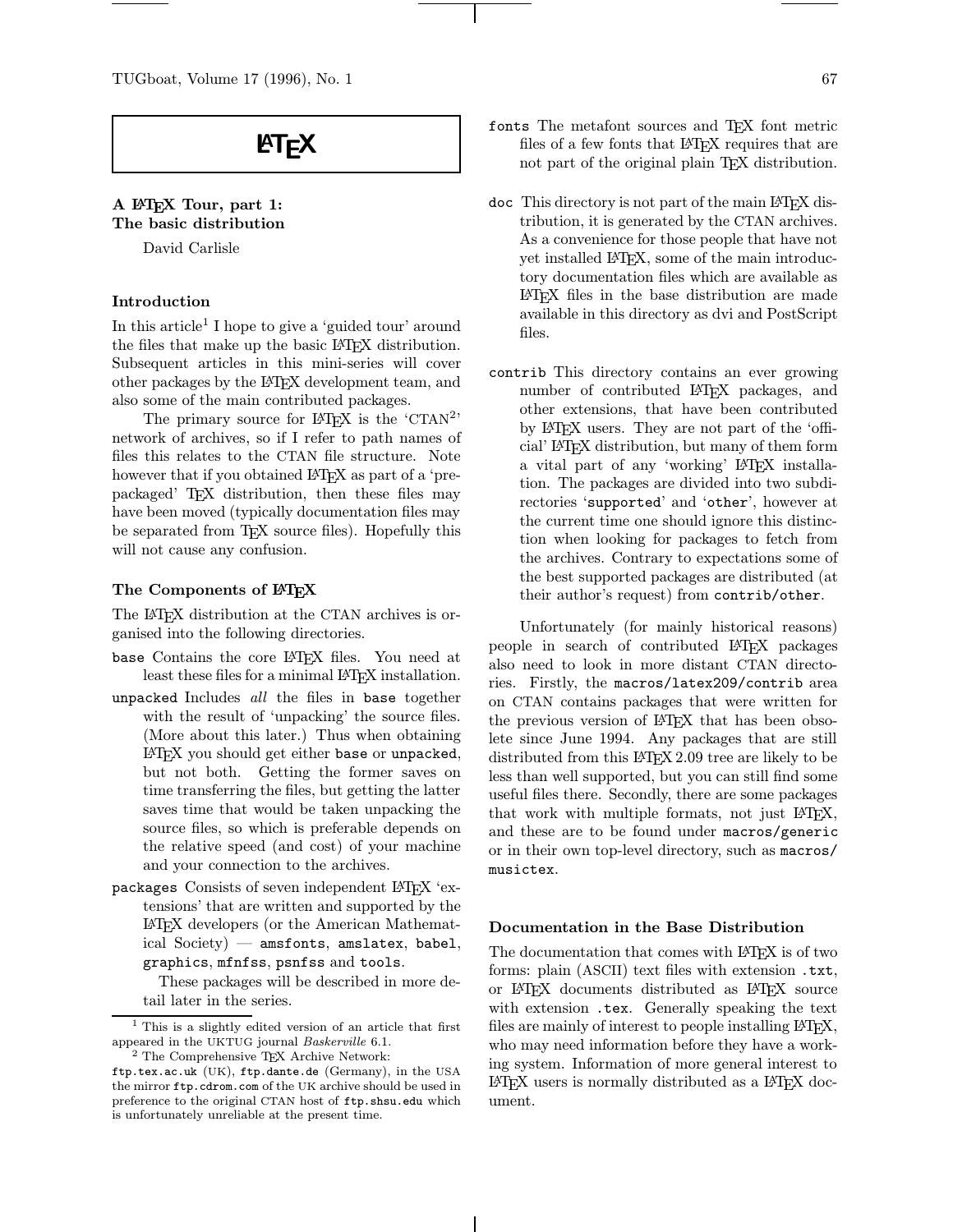# The ASCII text files

#### Installation instructions

- 00readme Provides a general introduction to the system, and should be the first file to look at when installing LAT<sub>EX</sub> for the first time.
- install Provides 'generic' installation instructions, but for many TEX versions more specific instructions that have been contributed by the authors or users of those systems; thus emtex gives instructions for the popular emTEX implementation, web2ctex gives specific instructions on installing under UNIX, etc.
- tex2 If you have a TEX that pre-dates version 3.0 (which was released in 1989) by far the best thing to do is to update your TEX, but if that is really not possible this file details how LAT<sub>EX</sub> may be built under T<sub>F</sub>X2.
- autoload Describes the installation of an 'autoloading' version of LATEX. This produces a much smaller format by saving less common commands in external files rather than in memory. These files are automatically 'autoloaded' as required. This version of L<sup>AT</sup>EX is particularly recommended if you are using a small installation (for instance a 'small' emT<sub>E</sub>X on a sub-386 PC).

#### Other text files

- legal Contains the copyright notices and distribution conditions for IATEX.
- bugs Contains instructions on how to compile a bug report (see below).
- patches Describes the LATEX patch mechanism that is used for distributing small updates between the 'full' releases. This file also contains a list of all the files that have changed since the last full release.
- changes A Change Log of all the changes made to the LATEX files. This is mainly intended for internal use by the LATEX developers, but some people like to read it.

# The L<sup>AT</sup>EX 'guides'

These documents are distributed as IATEX source (i.e., .tex files) although as noted in the above introduction, the CTAN archives distribute most of them in ready-formatted versions in the directory latex/ doc so you can read these before installing LATEX if you wish. Unlike the ASCII text files described above, most of these documents are primarily intended for users of the system rather than system managers and software installers.

- usrguide  $\mathcal{B}T_F X \mathcal{Q}_{\varepsilon}$  for Authors. This document describes all the main new features of the 2e release of LAT<sub>EX</sub>. It was written originally with the user of the old LAT<sub>F</sub>X 2.09 in mind, but newcomers to LAT<sub>EX</sub> who have never used the old version should still gain something by reading this document. It does not however cover the majority of LATEX commands that were not changed, and so it is not a substitute for a full LATEX manual.
- clsguide  $\cancel{B}TEX \, \mathcal{Q}_{\epsilon}$  for class and package writers. A companion to to usrguide, gives details of the LATEX commands for structuring class files and extension packages.
- fntguide  $\cancel{B}TEX \, \mathcal{Q}_{\epsilon}$  font selection. For font addicts only, but if you want to know the detailed specification of the 'New Font Selection Scheme' commands, here is the place to look.
- cfgguide Configuration options for  $BTEX2_{\varepsilon}$ . Discusses what you can (and can not) do to configure a LATEX installation to the requirements of your local site.
- 1tx3info The  $\cancel{B}$ TEX3 Project. A brief summary of the aims of the LATEX3 project, the group of volunteers that has taken on the maintenance and development of IATEX.
- modguide *Modifying*  $BT\cancel{F}X$ . This document discusses some of the rationale behind the LATEX distribution conditions as expressed in legal. txt and cfgguide.tex. Unless you are making a distribution of a modified version of LAT<sub>EX</sub>, or are particularly interested in software copyright issues, you probably do not want to read this.

# LATEX News

As well as these larger documents there are a series of one-page 'newsletters'. A new one is produced with each full release of LAT<sub>EX</sub>. These detail any changes that have occurred in LATEX or the main extension packages over the six months since the previous release. (LATEX releases occur at regular intervals, in June and December of each year.) Currently the four files ltnews01–ltnews04 are distributed; these correspond to the four releases of  $\mathbb{F}T$ <sub>F</sub>X since June 1994.

# Example Documents

There are two (very) small example documents, as described in the LATEX book by Leslie Lamport.

small2e  $A$  very small  $(1$  page)  $IATFX$  document. sample2e A slightly larger document.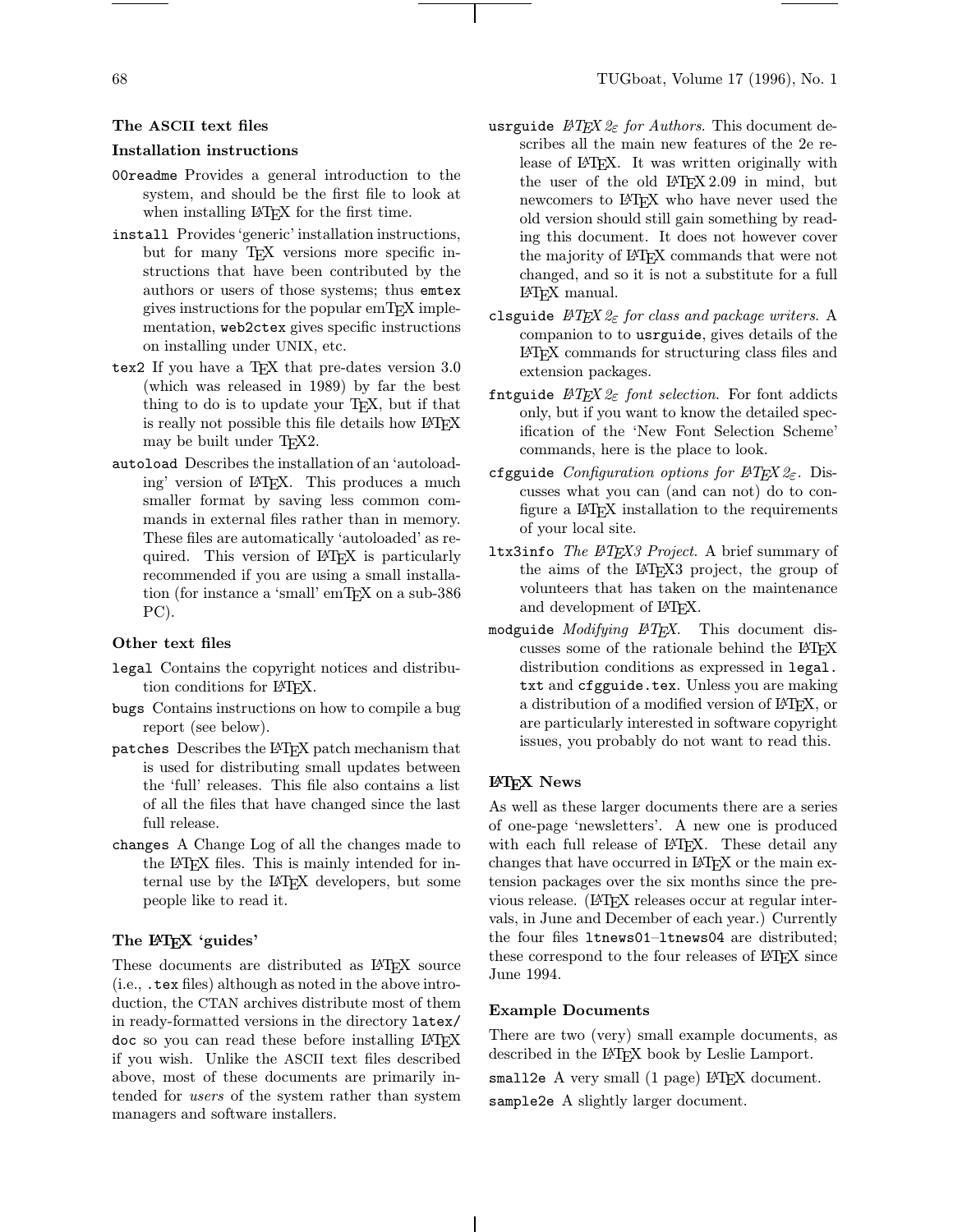TUGboat, Volume 17 (1996), No. 1 69

# Documented sources

The source for the LAT<sub>EX</sub> format, and for all the packages and classes in the core distribution is distributed as 'dtx' files. These are LATFX documents which may be processed in the usual way to produce typeset documentation. For example a command such as latex ltpictur.dtx would produce documented source of the picture mode commands. The files with names of the form 'lt... .dtx' make up the source of the LATEX format. If you want to produce a combined document incorporating all these files, you may process source2e.tex. This document will produce a typeset version of the LAT<sub>EX</sub> sources, together with change log and index. It is well over 500 pages long, and so may take a long time to produce. It may produce an index that is too large to be handled by the 'makeindex' program on smaller machines.

#### Errata

The principal documentation for L<sup>AT</sup>F<sub>X</sub> is the two books LATEX: A Document Preparation System, and The ETEX Companion. Errata for these (and the German edition of The Companion) are available as manual.err, compan.err and begleit.err.

# The L<sup>AT</sup>EX Bug Report Database

As described in the file bugs.txt mentioned above, the LATEX3 project maintain a database of bug reports for L<sup>AT</sup>EX.

If, after checking with colleagues, reading the manual, etc., you decide that some behaviour of LATEX is incorrect then you may send a message to the LATEX bug database. Before doing this you should check that your LAT<sub>EX</sub> is not more than one year old (the bug may have been fixed in a recent release). If you have access to the World Wide Web, you may access the database and see if the problem is already reported by using the search page accessible from: http://www.tex.ac.uk/CTAN/latex/ bugs.html.

If you decide to send a report, two files are available to help compose a message in the correct format:

latexbug.tex LATEX this file and you will be prompted for information such as your name, and the name of a test file that shows the problem. A mail message will be written to the file latexbug.msg which should be sent to latex-bugs@uni-mainz.de. (You should always use latexbug.tex to generate messages to be sent to this bug address. It is an interface to a database (the GNU GNATS problem

tracking system) and can not handle messages

that are not in the special format written by latexbug.tex.

latexbug.el For users of the GNU Emacs text editor, a more convenient interface is provided by this file. It runs latexbug.tex automatically, and provides online help for filling in the various fields, and finally automatically mails the message to the correct address.

# Docstrip files

As mentioned above, LATFX is distributed as documented sources. The files that are actually used by TEX are extracted from these files by running docstrip.tex. The LATEX distribution contains many files with extension .ins that control how docstrip extracts each file. Most of these are never used individually, as they would just 'unpack' one small part of the distribution. The file unpack.ins is a 'master' installation script that calls the smaller install files in turn and so unpacks the whole distribution. Normally running TEX on this file is the first step in installing LAT<sub>F</sub>X. This step may be omitted however if the unpacked directory is obtained from CTAN rather than base. unpacked is exactly the result of obtaining base and running TEX on unpack.ins. If you have a slow machine you may prefer this route as it saves unpacking time, but conversely it requires downloading more files, so if you are transferring the files via a slow connection such as a modem then you may prefer to get the smaller 'base' distribution.

There are three install files that are *not* included into unpack.ins so you may have need to run these if you need the following features.

autoload Processing autoload.ins will generate the source file for the 'autoload' version of LATEX, latexa.ltx, as described in the file autoload.txt. This should be processed with iniTEX to create a format file to be used in place of the standard latex.fmt. As well as the modified format, various packages are created containing the code that has been taken out of the format. Normally these do not need to be invoked explicitly as they are loaded on demand when they are needed. Currently the following package files are produced.

autopict Source for picture mode.

- autotabg Source for tabbing environment.
- autoerr The texts of most LATFX error commands.
- autofss1 Less used font selection commands.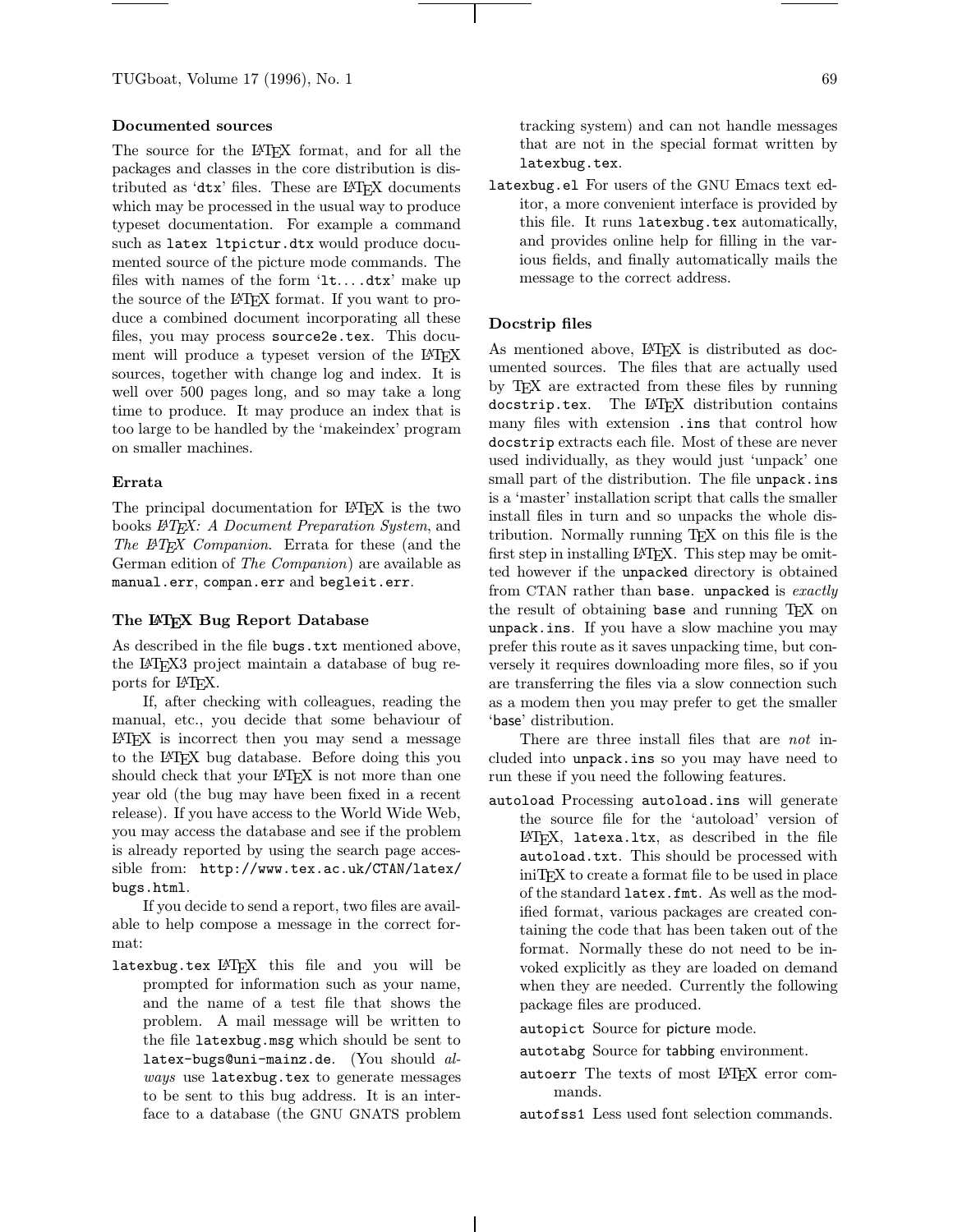autoout1 Code related to \enlargethispage. The autoload format is still quite experimental, and so the range of such 'autoloading' packages may change with future releases.

- cmextra Processing cmextra.ins installs the 'fd' files for the 'concrete' variants of the Computer Modern fonts, and also the AMS Cyrillic fonts.
- olddc If using the Computer Modern fonts in the 8-bit 'T1' encoding, LATEX defaults to using the 'dc fonts'. During 1995 these fonts were updated and the names of the fonts changed. Thus the 10pt roman font corresponding to cmr10 is now dcr1000 rather than dcr10. The install file unpack.ins includes newdc.ins so by default LATEX will use the new 1995 names (dc fonts release 1.2 or later) when using T1 font encoding. If you still have the old dc fonts, then you must process olddc.ins to produce suitable fd files referring to the old names.

#### The Standard LAT<sub>EX</sub> Classes

The general appearance of a LAT<sub>EX</sub> document, and the specification of the commands available is specified in a document class. This may be further modified by loading packages, as described in usrguide. In this section I give a brief overview of the available classes in the base distribution. They all have extension .cls (after being unpacked from the .dtx source file during the installation process).

article 'Article Class'. In some sense the canonical reference class against which all others are judged. This class (which is generated from the same classes.dtx source as report and book described below) is a mixed blessing. On one hand it provides quite a rich collection of commands for marking up documents that means that it serves well as as the basic 'generic' class to be used when no more suitable specific class is available. On the other hand the visual appearance of documents produced with this class is very distinctive. Many people who say they "don't like LATEX" and so use some other format such as plain, in fact are misled into believing that LAT<sub>F</sub>X is this class. In fact by loading  $arti$ cle and then making small adjustments one can produce very different visual designs. The class files for Baskerville and TUGboat are examples of such non-standard classes based on article.

However for many purposes, portability is more important than original typographical design, and in these cases the article class has the big advantage of being installed at all LAT<sub>EX</sub> sites.

- report 'Report Class'. Very similar to article (and produced from the same source). The main differences are that this class has a higher level of sectioning command (\chapter) than is available in article, and the front matter is typeset differently.
- book The book class is again very similar to report with the addition of a few extra features for controlling the front matter and back matter. It is unlikely that you would want to use this class 'as is' for a book, as you would almost certainly want to spend some effort (and perhaps money!) on an original design. However it can be used as a basis or example of the implementation of a LATEX class for book production.
- letter This provides commands for producing one or more letters. Many sites use this as a basis for producing site-specific letter class files, for instance with a modified heading that inserts a departmental logo and address.<sup>3</sup>
- proc Proceedings class. This is a variant of article class (and inputs the article.cls file when used). It defaults to two column mode and makes one or two other small adjustments. It may be used as a model for how make a class that builds on another.
- slides The slides class. This class essentially provides the functionality that was formally built into SLITEX. It provides a mechanism for producing pages suitable for projecting on an overhead projector. It is described in the LAT<sub>EX</sub> book, and some people like it; however if you are making a lot of such presentations you may prefer to look at the contributed classes seminar (T. v. Zandt) or foiltex (J. Hafner). These provide alternatives to the standard class that many people find more useful.

As well as these 'Standard Classes' the base distribution contains a few other special purpose classes.

- minimal This is the minimal LATEX class. It just sets up a text area, and a font in a single size. None of the normal sectioning or font size commands are available. This class is not intended to be used in documents, but it is often useful when testing macros as it loads very quickly.
- ltxguide A special purpose class for the  $H\Gamma$ guides' mentioned earlier.
- ltnews The class file used for the 'LATEX News' news sheets.

<sup>3</sup> One should be able to find details of such local variants in the famous 'local guide'.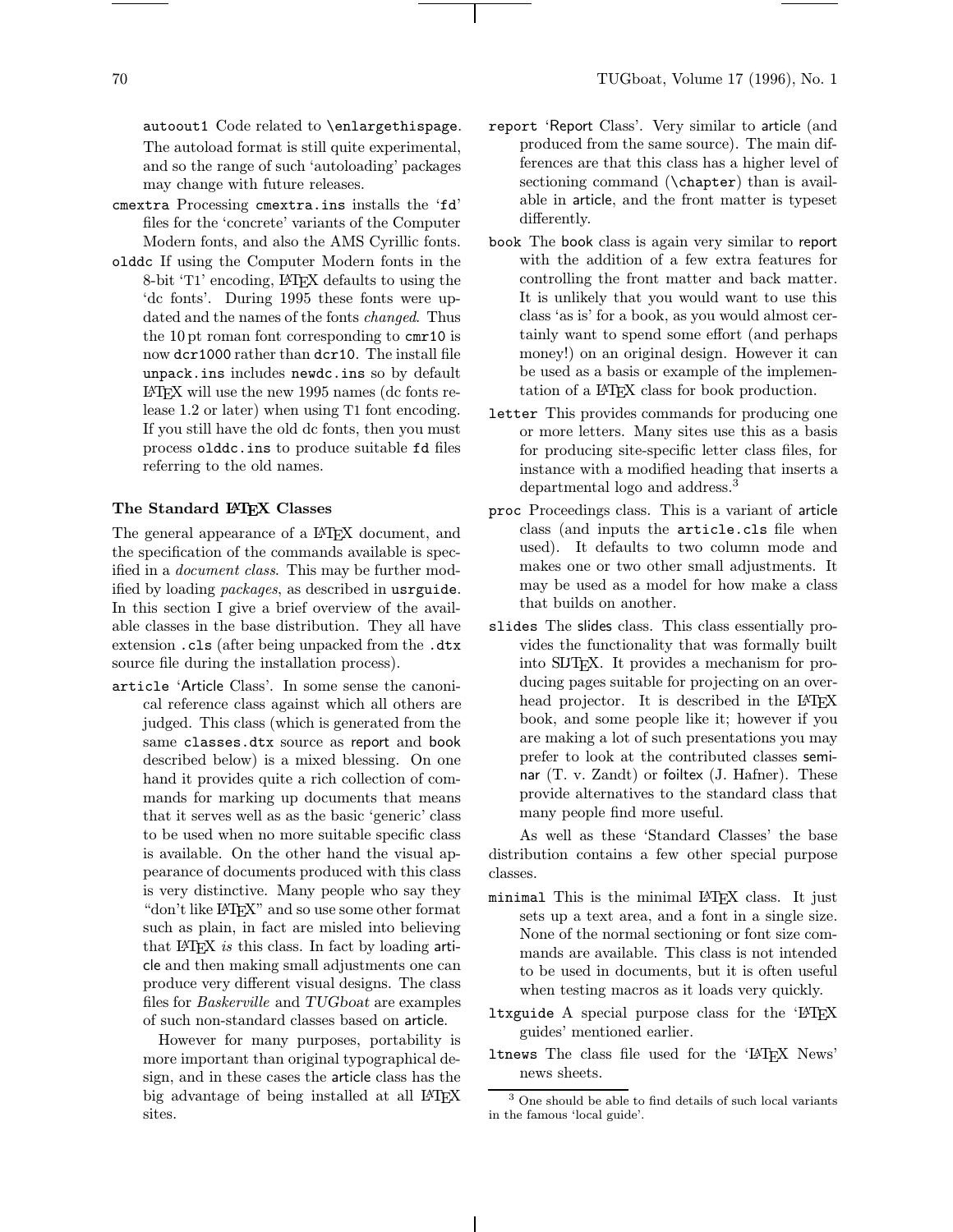ltxdoc This class is used in all the dtx documentation files. It is based on the article class and the doc package, but with additional commands for documenting the L<sup>AT</sup>FX sources. It was not conceived as a class for general use, but some people find it convenient to use it when documenting their own package files.

#### Standard Packages

#### Encoding Packages

One of the main features of the 2e release of LAT<sub>EX</sub> is that it attempts to remove all 'hard wired' assumptions about the encodings being used, both for input and also in the fonts used for typesetting.

It maintains a strict distinction between the Input Encoding and the Output Encoding. The input encoding relates to the text that you type; this may be a standard encoding such as ASCII (the traditional 7-bit encoding) or ISO Latin-1, or a platformspecific encoding such as 'Windows ANSI' as used on MicroSoft Windows 3.x machines. The output encoding for text fonts is usually either OT1 (the encoding devised by Knuth and implemented in the original Computer Modern TEX fonts) or T1 (the new T<sub>E</sub>X encoding also known as 'Cork' after the meeting where it was agreed).

LATEX maintains this separation by always translating input to an Internal Encoding. This is essentially traditional T<sub>EX</sub> 7-bit input. This internal encoding is then translated to the encoding used in the font without reference to the original input mechanism used. Thus if you specify an input encoding that includes the character  $\acute{\textbf{e}}$  you may type that directly at the keyboard, and see it as a single character; however internally LATEX will treat this as  $\vee$  {e}. If you are using 7-bit OT1 encoded fonts this command will use the \accent primitive to add an acute to the e; however if you are using T1 fonts, the existing  $\acute{\textbf{e}}$  will be accessed directly. Note however that the position of  $\acute{\textbf{e}}$  in the output encoding (T1) is typically different from the position of the character in the input encoding used.

inputenc Specifies that an 8-bit input encoding is being used. A package option should always be used which sets up the default encoding. The currently available options include latin1, latin2, ansinew, cp437, cp437de, applemac. (The two IBM codepage 437 variants differ in just one slot; the former uses  $\beta$ , the latter uses  $\beta$ .)

So typical usage (to specify ISO Latin-1 input conventions) would be:

\usepackage[latin1]{inputenc}

# Remaining Packages in the Base Distribution

- alltt Defines the alltt environment, similar to verbatim except that  $\setminus$ , { and } retain their usual T<sub>EX</sub> meanings.
- doc The package defining the commands used for documenting all the L<sup>AT</sup>FX code in the distribution.
- shortvrb This package (really a small part of the doc package) defines the \MakeShortVerb command that allows shorthands like |\foo| instead of \verb|\foo| This is very convenient if you are documenting TEX or some other situation where you need to make a lot of use of short sections of verbatim text.
- exscale For mainly historical reasons LAT<sub>F</sub>X always uses the math extension font (used for brackets and sum and integral signs etc.) at the same size, whatever the current font size. This package modifies this behaviour so that magnified fonts are used at larger sizes. At the same time it makes the plain T<sub>EX</sub> commands  $\big\backslash \big\}$ , \bigg etc., work as expected in conjunction with IAT<sub>E</sub>X size commands.
- flafter  $LATEX$  floats such as the figure and table environment can float up to the top of the current page. This means that it is possible that the figure appears before its first reference. Some publisher's styles do not allow this. flafter redefines the float placement algorithm so that a float never appears before its position in the source file, so by using this package, and placing the figure environment after the first reference to the figure, one can ensure that a figure will appear after the reference.
- graphpap The \graphpaper command produces a grid for use in the picture environment.
- ifthen Provides an 'if ... then ... else ...' programming construct for use in LATEX packages. Many of the examples in The **ETEX** Companion assume this package has been loaded.
- makeindx Implements support for generating an index.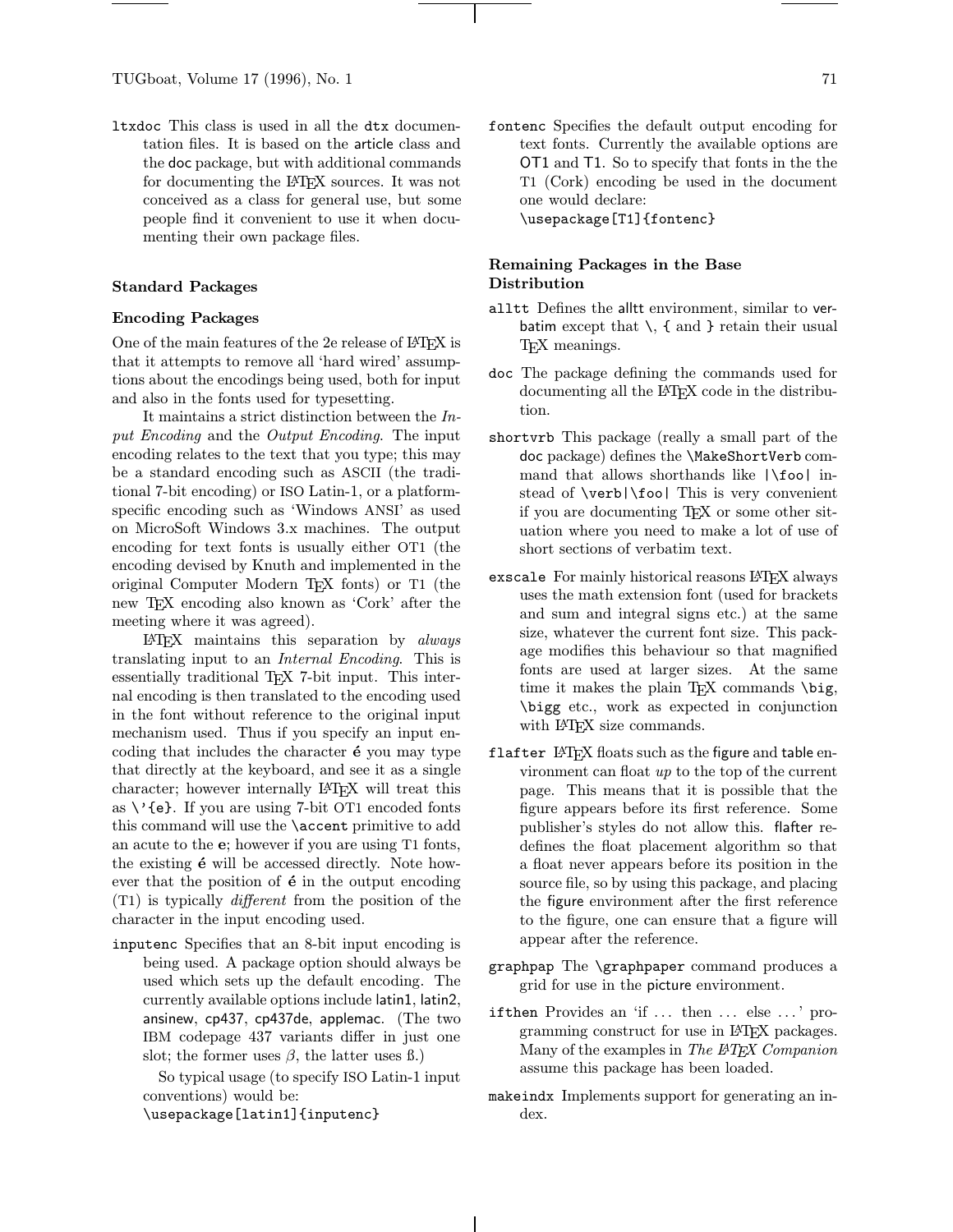- pict2e This package produces an error message to say that it has not been written. The documentation in the pict2e.dtx source file suggests alternative packages for extending picture mode, pspicture (D. P. Carlisle), pspic (K. K. Thorup), and the very powerful pstricks (T. V. Zandt).
- showidx This causes the argument of each \index command to be printed on the page where it occurs. See also idx.tex described below.
- syntonly Used to process a document without typesetting it. On some systems this speeds things up considerably, and so may (possibly) be useful while debugging documents.
- tracefnt This allows you to control how much information about LATEX's font loading is displayed.
- latexsym Loads the special LATEX symbol font and then defines commands such as \Box that use this font. These commands were defined by default in  $L^2F_X^2$  2.09.
- newlfont Defines 'old' font commands to act in the 'new' way. For example it makes \rm essentially equivalent to \rmfamily. This package is not now recommended but is distributed so old documents written using the LAT<sub>EX</sub> 2.09 version of this package still work.
- oldlfont A companion to newlfont. This package is only to be used for old documents that used the L<sup>AT</sup>EX 2.09 package of the same name.

# Font Definition Files

Unpacking the LATEX distribution creates dozens of 'font definition files' with extension '.fd' from their documented sources (with extension .fdd). These map the internal LAT<sub>EX</sub> model of fonts on to the external file names as used on your system. Normally you never need to load these explicitly into a  $\text{BTrX}$ document and they will not be considered in detail here except to say that if you obtain some new fonts from the TEX archives, make sure to also get the related fd files, and install them where LAT<sub>EX</sub> can find them.

# Makeindex Styles

The distribution includes three styles (with extension . ist) for the *makeindex* index generator. They modify the makeindex defaults so as to work with the special requirements of the doc package.

- gind Produces indices of command definition and use.
- gglo Produces 'change log' entries (using the LATEX \glossary command rather than \index).

source2e This style is produced only if the LATEX document source2e.tex is processed. It is almost identical to gind.ist but defines 'I' to be in the series 'I–J–K' rather than 'I–II–III'. This is needed for the numbering conventions used in that document.

#### Miscellaneous Utilities and Files

idx.tex Print out index entries in your document.

- lablst.tex Generate list of labels used in a document. You may prefer instead to have the labels show up in the margins of your drafts, in which case use the showkeys package from the 'tools' collection to be described later in this 'tour'.
- ltxcheck.tex This 'document' should always be processed after LATEX has been installed. It produces no output but checks that various components of the system are configured correctly for your machine type.
- nfssfont.tex Test file for testing a font. A more extensive font test is available if you use the fontsmpl package from the 'tools' collection.
- testpage.tex Test file for checking the accuracy of a printer. This is particularly useful to see if you need to specify any offsets to your printer driver to ensure that the printed text is correctly positioned on the paper.
- Makefile.unx A very simplistic template 'Makefile' for installing the LATEX base distribution under UNIX. Many UNIX TEX distributions come with far more suitable installation procedures. For example the excellent 'teTEX' distribution allows you to install T<sub>E</sub>X, L<sup>A</sup>T<sub>E</sub>X, metafont, dvips, xdvi, and a host of other utilities and fonts just by typing sh install.sh.
- latex209.def This file is loaded whenever a document beginning with \documentstyle is seen. It forces LATEX into '2.09 compatibility mode' which is a slow, but a fairly accurate, emulation of the old version of LATEX. This enables old documents to be processed under the current system.

# Conclusion

The base distribution described here is only really a bare minimum L<sup>AT</sup>EX installation. Most sites would want to install all of the LATEX files from the CTAN latex/packages directory, and some of the contributed packages as well. These other files will be covered in future installments of this 'tour'. Part 2 will cover the tools and graphics distributions. Part 3 will cover babel, mfnfss and psnfss. Part 3 will cover